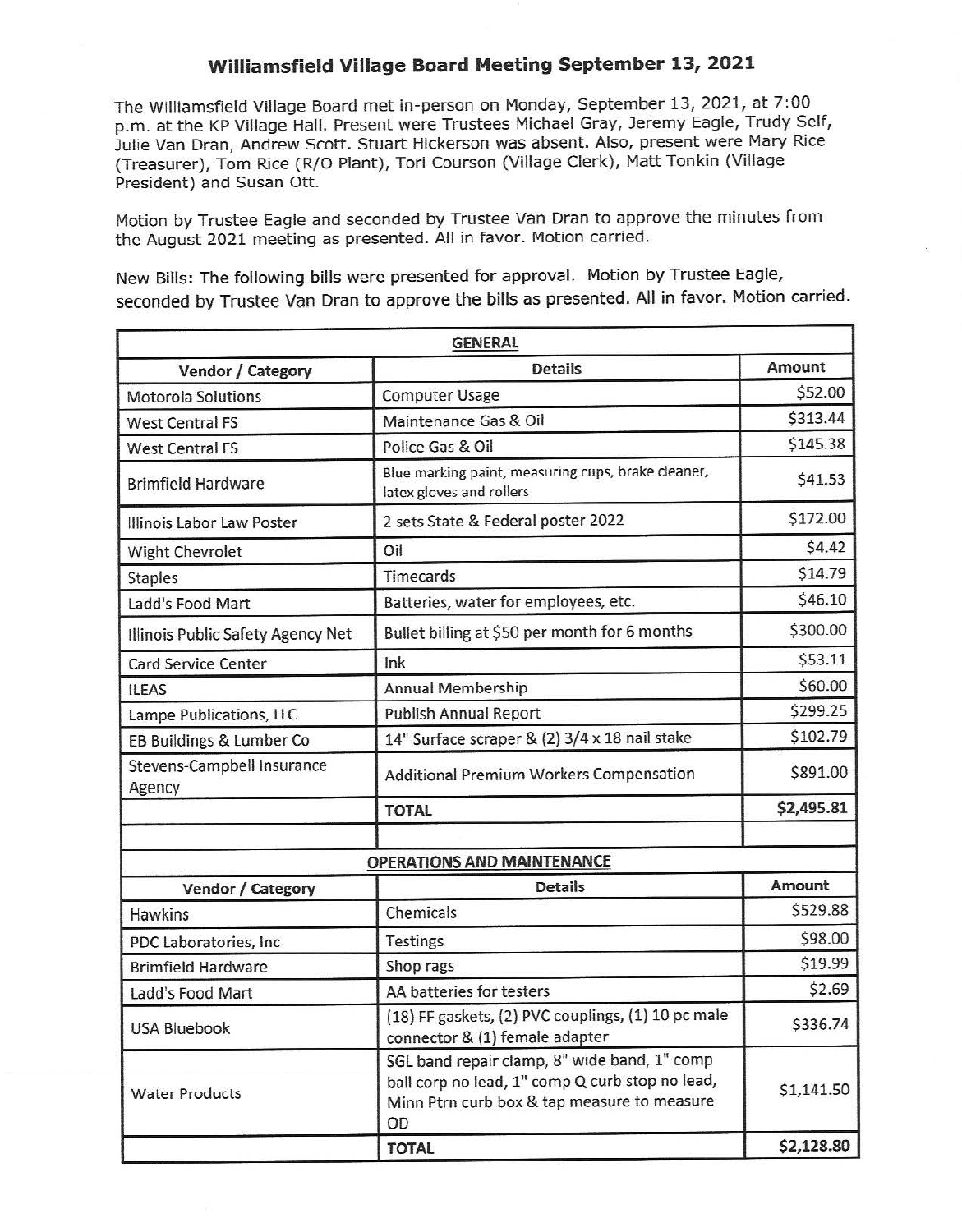|                                  | <b>MOTOR FUEL TAX</b>                                    |            |
|----------------------------------|----------------------------------------------------------|------------|
| <b>Galesburg Builders Supply</b> | 7 yards concrete for sidewalks/rebuild Illinois<br>Funds | \$803.25   |
| Knox Co Highway Dept             | <b>Application Costs</b>                                 | \$5,388.28 |
| Bruner, Cooper & Zuck            | Engineering Fees - 2021 MFT                              | \$1,984.57 |
| D & D Pavement Solutions, Inc.   | Spray Patch 3 areas                                      | \$400.00   |
|                                  | <b>TOTAL</b>                                             | \$8,576.10 |
|                                  | <b>WATER GRANT PHASE #2</b>                              |            |
| Vendor / Category                | <b>Details</b>                                           | Amount     |
| Bruner, Cooper & Zuck            | Engineer fees for Phase II Water Main<br>Improvement     | \$2,765.85 |
|                                  | <b>DOUBET-BENJAMIN PARK</b>                              |            |
| Vendor / Category                | <b>Details</b>                                           | Amount     |
| Ladd's Food Mart                 | Bathroom tissue (2)                                      | \$17.98    |

Financial Statements: Trustee Gray provided details on the review of financial statements, percent over and percent under for the month. Motion by Trustee Gray and seconded by Trustee Eagle to approve the financial statements. All in favor. Motion carried.

## Public Comment: NA

Correspondence: President Tonkin stated the Village received information about assistance on paying water bills, but it only applies to very delinquent or shut off water. Governor Pritzker mandated masks indoors whether you are vaccinated or not.

Street and Maintenance Report: Trustee Scott stated the maintenance department painted the road ways at the crosswalks and some stop signs, replaced a culvert on Gale and Olive Street, the forks to help remove old sidewalk were purchased for \$1,077, sidewalk repairs are completed on Pine Street to Knox Street and sections of Pine Street to Gale Street, Trustee Scott stated the sidewalk on South Elm is next to get repaired, has a heavy duty truck that drives over it and has caused the concrete to crumble, the maintenance department only has 4 inch forms but this sidewalk might require 6 inch. President Tonkin is going to reach out to the homeowner about repairing the sidewalk to Gale Street. Trustee Scott spoke with Oberlander and Laser Electric to get bids on the electrical work to relocate the emergency siren; Supreme Radio sells a bracket for \$530 to adhere the siren to at the new location and can also assist with the height location to ensure the siren's coverage; it will be placed behind the KP Hall. Trustee Scott would like to set 2 days out of the year to flush fire hydrants every year and give the community notice. Limestone Township is holding an auction that ends September 15<sup>th</sup> for a smaller version of the Dura Patcher. Motion by Trustee Van Oran and seconded by Trustee Self to allow Trustee Scott to bid on the patch spray trailer for up to \$3,000. All in favor. Motion carried. If purchased, the EPA guidelines will be researched, inspected, and followed for the oil collection and clean out. President Tonkin stated the maintenance department expressed concerns with their current 4 inch forms that are untreated wood and after 3 pours are cracked and dried out; Mark will follow up with a price for 6 inch metal forms for future pours. President Tonkin stated Gisele from MAPPING is willing to have a zoom or in person meeting with the MAPPING steering committee to follow up to revisit past goals and make future goals; one of the topics MAPPING is assisting with storm drainage.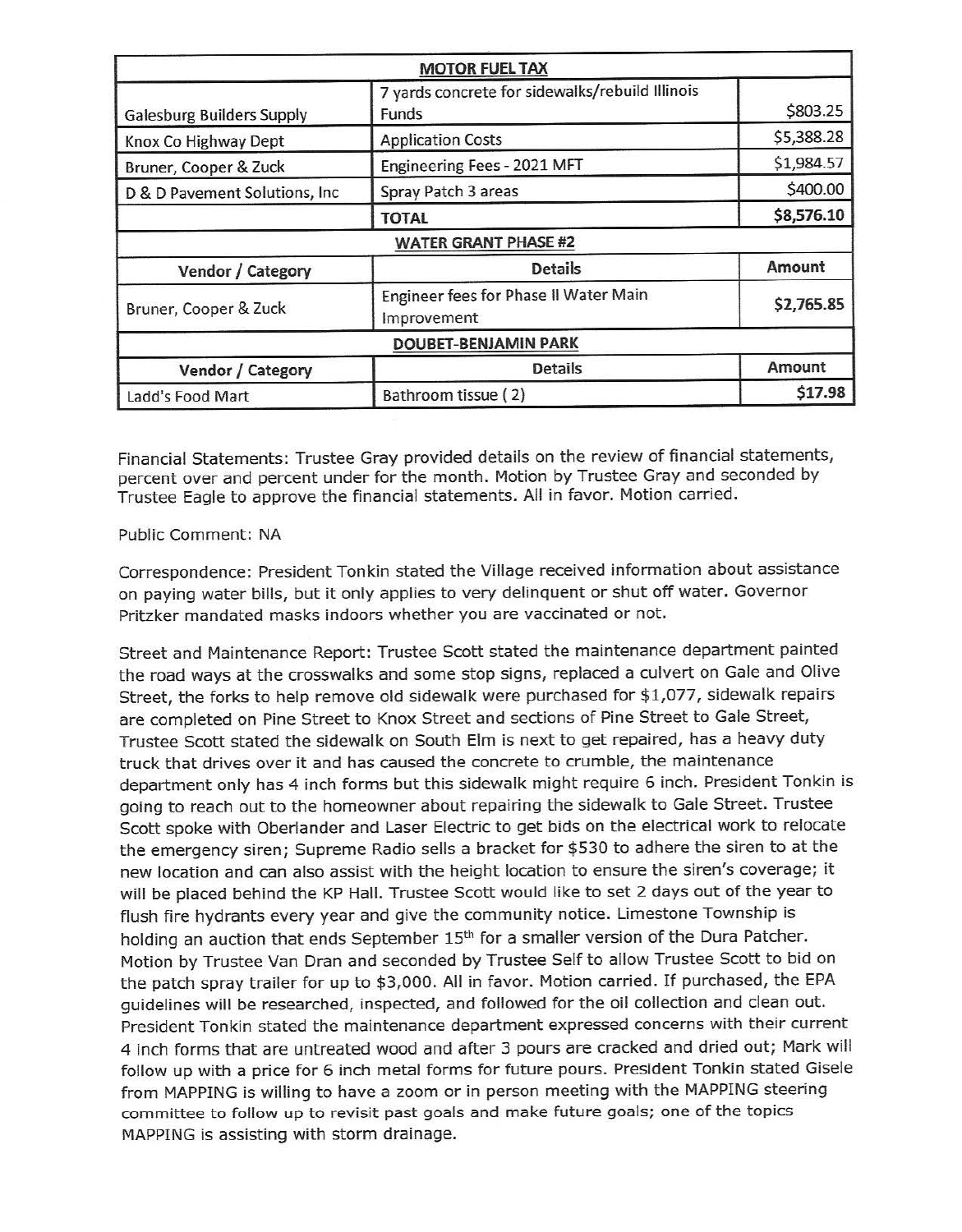Police Report: The following calls for service were handled by the police department for the month of August:

| Category                      | <b>Status / Resolution</b>        |  |
|-------------------------------|-----------------------------------|--|
| Order of protection violation | Report on File                    |  |
| <b>Suspicious Vehicle</b>     | No report - unable to locate      |  |
| Fraud complaint               | Report on File                    |  |
| (4) Person down               | No reports (medical)              |  |
| Road hazard                   | Removed                           |  |
| Other animal complaint        | No report UTL                     |  |
| Threats complaint             | Report on file (warned & advised) |  |
| ATV complaint                 | County handled                    |  |

## **POLICE REPORT**

## **CITATIONS ISSUED IN AUGUST**

| <b>Violations</b>           | <b>Citations</b> | <b>Warnings</b> |
|-----------------------------|------------------|-----------------|
| Seatbelt                    |                  |                 |
| Speeding                    |                  |                 |
| Disobeyed Stop Sign         |                  |                 |
| <b>Ordinance Violations</b> |                  |                 |
| Other                       |                  |                 |

Parks Report: Trustee Eagle stated the gazebo work is done by the Eagle Scout, the benches are redone, and Mark Niebuhr is going to reinforce the swing, Ag Day was held on September 12<sup>th</sup> and was a big success with out-of-town people included. Representatives of Elmwood community helped advertise the event in reciprocity for Williamsfield advertising their events. There will be a disc golf tournament held on September 25<sup>th</sup>, the Parks Committee asked if the rock chip pile could be moved and unfortunately, there isn't place to store the pile. Nine of the 18 cement pad tee boxes will be installed this year. Trustee Van Oran asked if the Parks Association ever discussed getting a dog park.

Veteran's Park Renovation Report: Present Tonkin distributed the results of the survey and asked the Board's permission to publish the results with the current layout on the Village website. President Tonkin also distributed a recent aerial image view of the current Veteran's Park, the sketch of ideas and the possible future overland view. Trustee Eagle stated the Parks Association expressed they did not want a sidewalk fully dividing the Park and were concerned about the new sign being too big and taking away from the monuments and the rest of the Park; also that volunteers will be needed to help disassemble the bandstand and preserve the bricks to reuse on pathways at the Park. Trustee Gray stated that Rita Kress has withdrawn her donation towards the new sign and we are no longer interested in any decisions made or events held at Veteran's Park and we no longer care; President Tonkin asked who is "we" and was that decision made on a vote? Trustee Gray stated the Legion made those decisions and it yes, it was voted on. President Tonkin stated